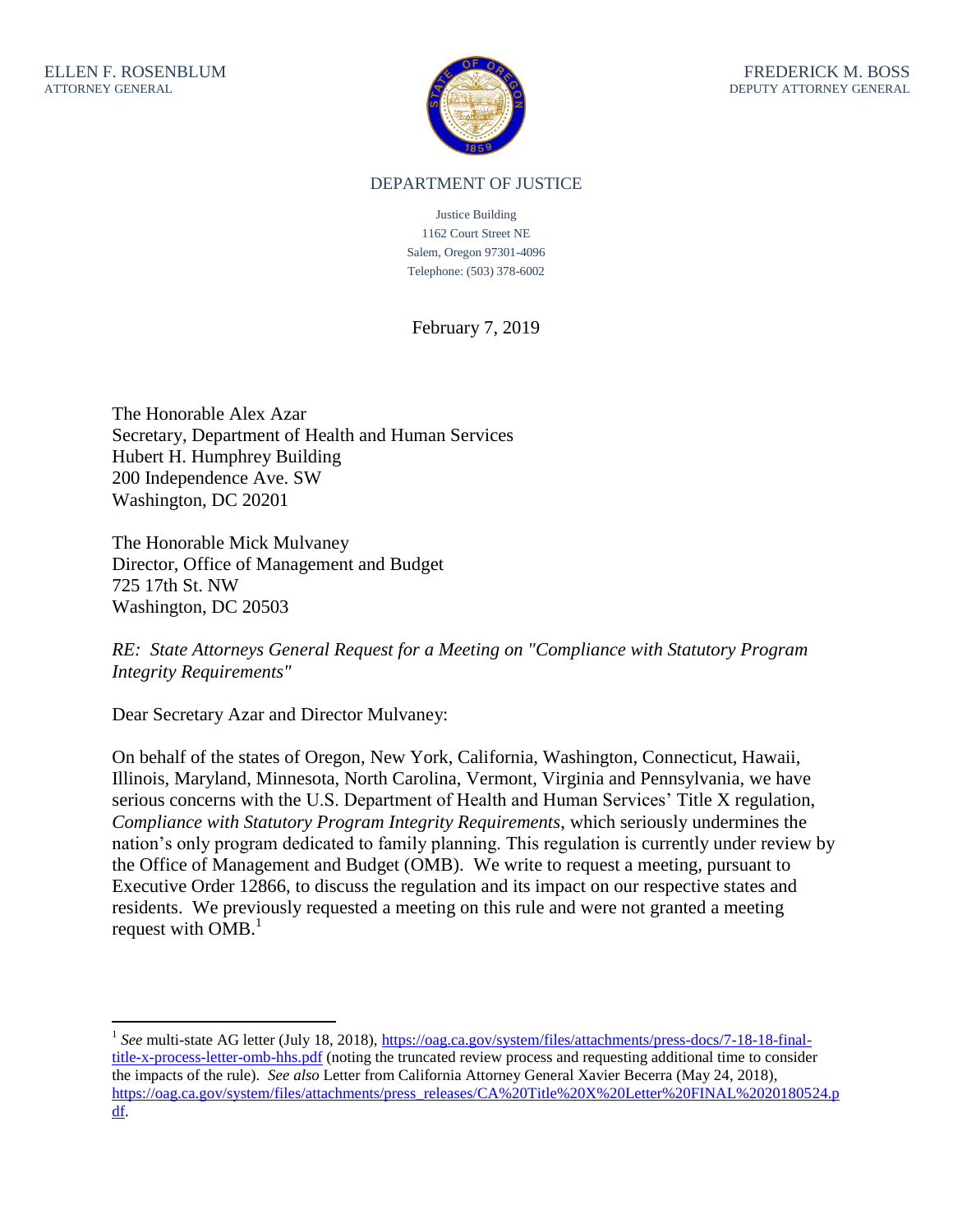$\overline{a}$ 

The regulation, if finalized, severely undermines the Title X family planning program, restricting access to affordable, lifesaving reproductive healthcare. Such far-reaching changes would lead to increased unintended pregnancies, sexually transmitted infections and disease (STI/STD), risks for HIV and cancer, and other negative public health impacts in every state across the country. We request a meeting to discuss this regulation and urge you to withdraw the regulation. Further, because the regulation requires broad sweeping changes that would require planning, time and resources in all states, we urge you to extend the implementation timeline to allow Title X grantees more time to address the rule changes in their application process.

As outlined in our multi-state comment letters<sup>2</sup>, Title X funding has successfully provided health care to people in our states for decades. As our states' Attorneys General, we have a duty to the millions of individuals who are residents of our states to protect their health, safety and wellbeing. The proposed regulation guts our family planning healthcare networks and will have a serious detrimental effect on patients in our states. These changes would also likely impose direct and indirect costs on our states and our residents. Title X is our nation's only family planning program dedicated to serving low-income women and families, including historically underserved communities. Title X provides patients with basic preventive healthcare including reproductive health care services, well-woman exams, lifesaving cervical and breast cancer screenings, birth control, contraception education, and testing and treatment for STIs, including HIV. The proposed rule underestimated the impact of these changes to our state residents and budgets, which is why we are requesting a meeting to discuss with you.

Further, the proposed regulations interfere with the practice of medicine, effectively instituting a domestic gag rule on women's healthcare providers by preventing them from offering comprehensive, nondirective pregnancy options counseling and banning them from making referrals for abortion. The regulation is not evidence-based and compliance would require providers to violate their ethical standards as well as nationally-recognized standards of care. Women's healthcare around the country will suffer as a result and we have serious concerns about its impact on the practice of medicine and access to care in our states.

The loss of Title X's specialized reproductive health providers would force other providers to increase their capacity to serve patients. A recent Guttmacher Institute study found that other providers would have to increase their capacity by 70% just to maintain access to the current levels of contraceptive care.<sup>3</sup> We are concerned that this could result in further healthcare provider shortages, leaving patients without access to a qualified healthcare provider, as well as increased costs to the state. In addition, among other legal flaws, this regulation violates federal

[https://www.regulations.gov/contentStreamer?documentId=HHS-OS-2018-0008-](https://www.regulations.gov/contentStreamer?documentId=HHS-OS-2018-0008-161828&attachmentNumber=1&contentType=pdf) [161828&attachmentNumber=1&contentType=pdf](https://www.regulations.gov/contentStreamer?documentId=HHS-OS-2018-0008-161828&attachmentNumber=1&contentType=pdf) an[d https://www.regulations.gov/document?D=HHS-OS-2018-](https://www.regulations.gov/document?D=HHS-OS-2018-0008-200551) [0008-200551](https://www.regulations.gov/document?D=HHS-OS-2018-0008-200551)

<sup>3</sup> Kinsey Hasstedt, "Beyond the Rhetoric: The Real World Impact of Defunding Planned Parenthood and Title X". https://www.guttmacher.org/gpr/201 7 /08/beyond-rhetoric-real-world-impact-attacks-planned-parenthoodand-titlex.

<sup>&</sup>lt;sup>2</sup> State AG comment letters can be found at [https://www.regulations.gov/contentStreamer?documentId=HHS-OS-](https://www.regulations.gov/contentStreamer?documentId=HHS-OS-2018-0008-182278&attachmentNumber=1&contentType=pdf)[2018-0008-182278&attachmentNumber=1&contentType=pdf](https://www.regulations.gov/contentStreamer?documentId=HHS-OS-2018-0008-182278&attachmentNumber=1&contentType=pdf) and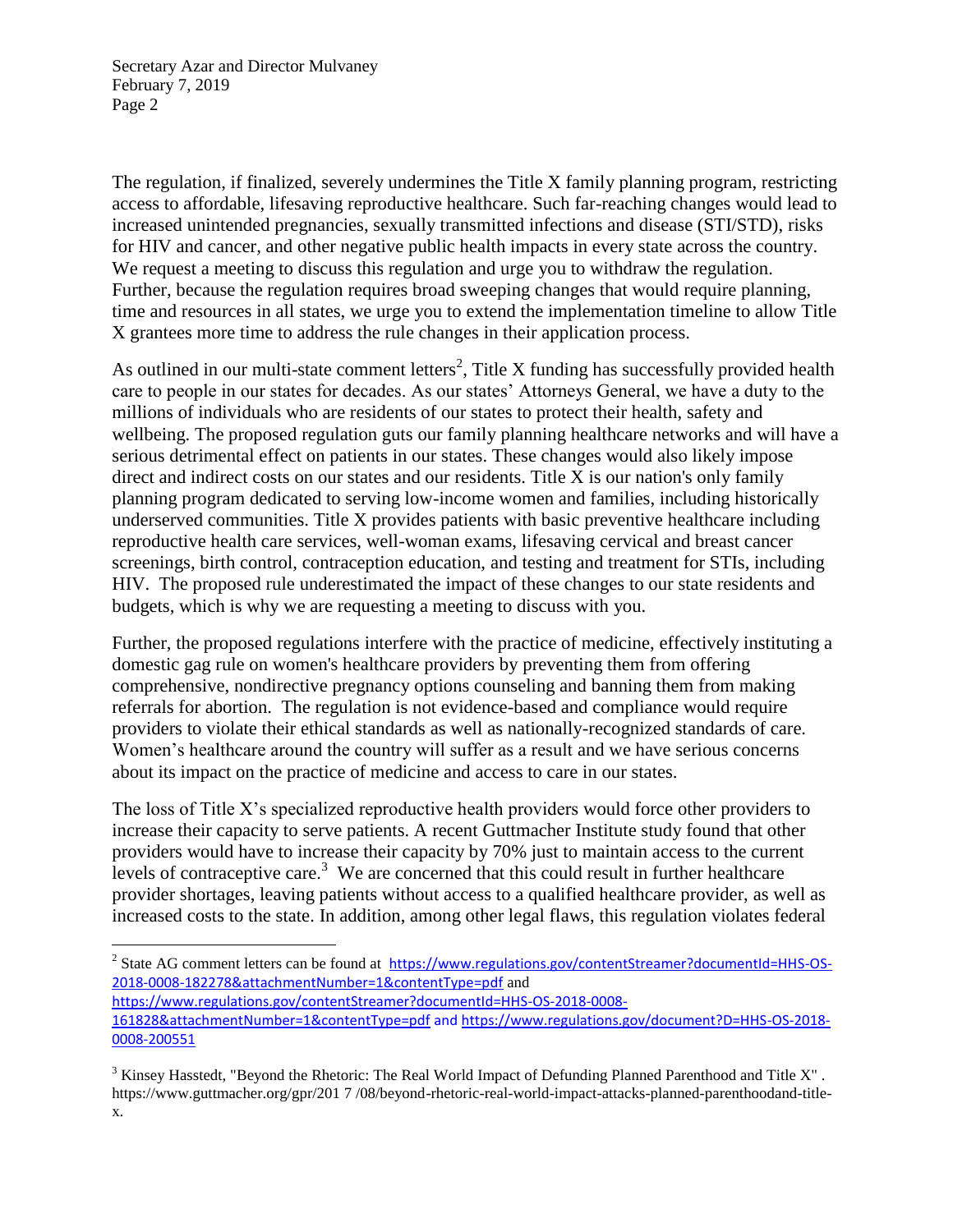statutory and constitutional rights of providers to provide full, complete, and accurate information to their patients.

In order to more fully outline the damaging effects this proposed rule would have on families in our states, we request that OIRA meet with our staff at the soonest possible date, and before OIRA concludes review on the draft final rule. Please contact Oregon Attorney General's Special Counsel Kamala Shugar at [kamala.h.shugar@doj.state.or.us,](mailto:kamala.h.shugar@doj.state.or.us) or 503-378-6002 to arrange a meeting with representatives from each of our state's offices. We look forward to your prompt response.

Sincerely,

Elen &.  $\mathbf{c}$ 

ELLEN F. ROSENBLUM Oregon Attorney General

Letitia James Attorney General, State of New York

Xavier Becerra Attorney General, State of California

Bob Ferguson Attorney General, State of Washington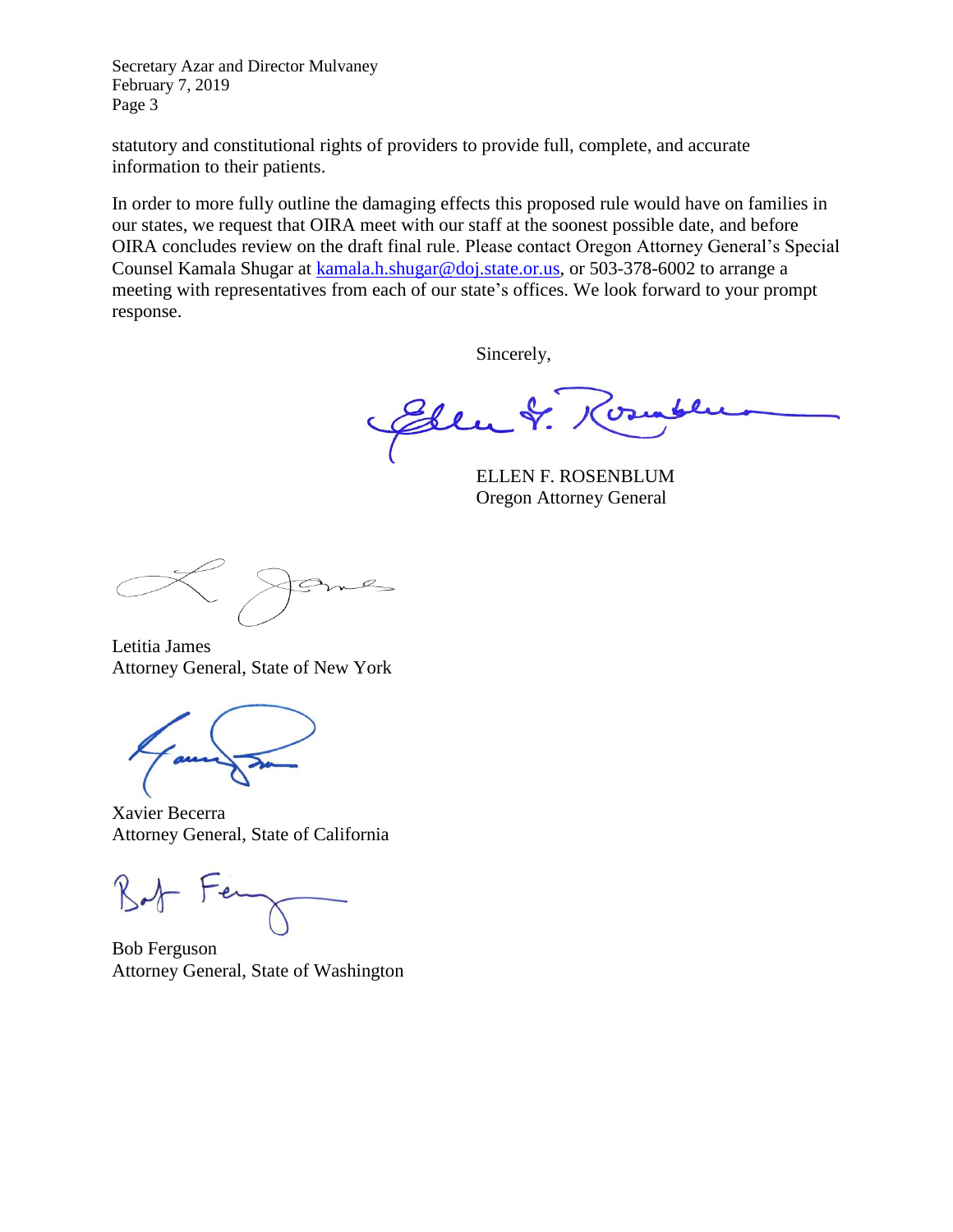Lie

William Tong Attorney General, State of Connecticut

Con E

Clare E. Connors Attorney General, State of Hawaii

 $\ll \ell$ 

Kwame Raoul Attorney General, State of Illinois

 $Bia - E$  fac

Brian E. Frosh Attorney General, State of Maryland

Keith Ellison Attorney General, State of Minnesota

Jahr Stán

Joshua H. Stein Attorney General, State of North Carolina